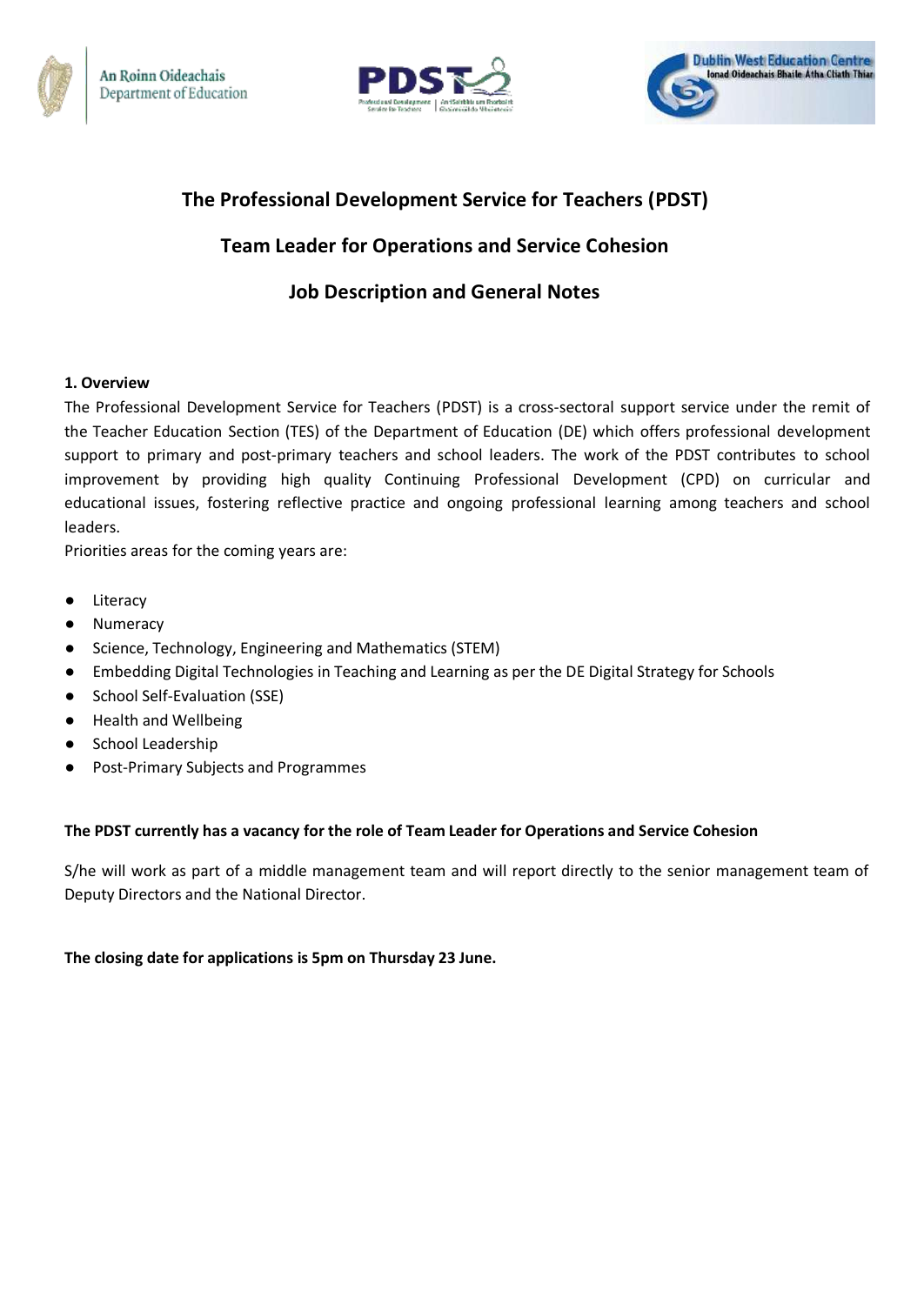





#### **2. Job Description**

The Team Leader to support Operations and Service Cohesion will be responsible for CPD provision in PDST across key priorities areas including but not limited to; Health and Wellbeing, Leadership, STEM, PLC, Senior Cycle and DEIS. The Team Leader will provide insights into how best to facilitate the CPD to support the professional needs of teachers and who can thereby provide key support to the Operational services across the PDST. He/she will work as part of a middle management team and will report directly to the senior management team of Deputy Directors and the National Director.

This Team Leader role will be a secondee with relevant experience and insights into the professional learning needs of teachers. The person in this role will need to have the relevant skills and experience to support all aspects of Operations of CPD within the PDST, where duties will include but are not be limited to:

- Supporting operational planning for the effective implementation of an increasing remit of CPD provision in consultation with subject and programme Team Leaders and the Deputy Director for Operations
- Liaising with Team Leaders to streamline all school support applications across teams, including bespoke application processes for sustained support for priority areas such as Primary Language Curriculum, Wellbeing in Education, STEM etc.
- Liaising with Team Leaders and the Deputy Director for Operations in relation to face-to-face and online CPD including;
	- o Ongoing Operational support for the PDST Data Management System
	- o Streamlined and timely communications and notifications to teachers regarding upcoming CPD
	- $\circ$  Support for the streamlined provision of multiple administrative functions within the education centres network of administrative bases to support the smooth operations of CPD provision
	- $\circ$  Devise updates to online booking system of CPD and school support application system as necessary, in consultation with Deputy Director for Operations
	- o Provide support and advice to the administrative staff in Head Office who co-ordinate multiple school support and online booking queries from teachers and school leaders and ensure these are addressed in an appropriate fashion
	- $\circ$  Support Team Leaders and Administrators in planning for delivery of PDST summer courses
- o Support the Deputy Director for Operations and Service Cohesion in planning for and developing collaborative opportunities with the network of education centres, including regional meetings with the network, to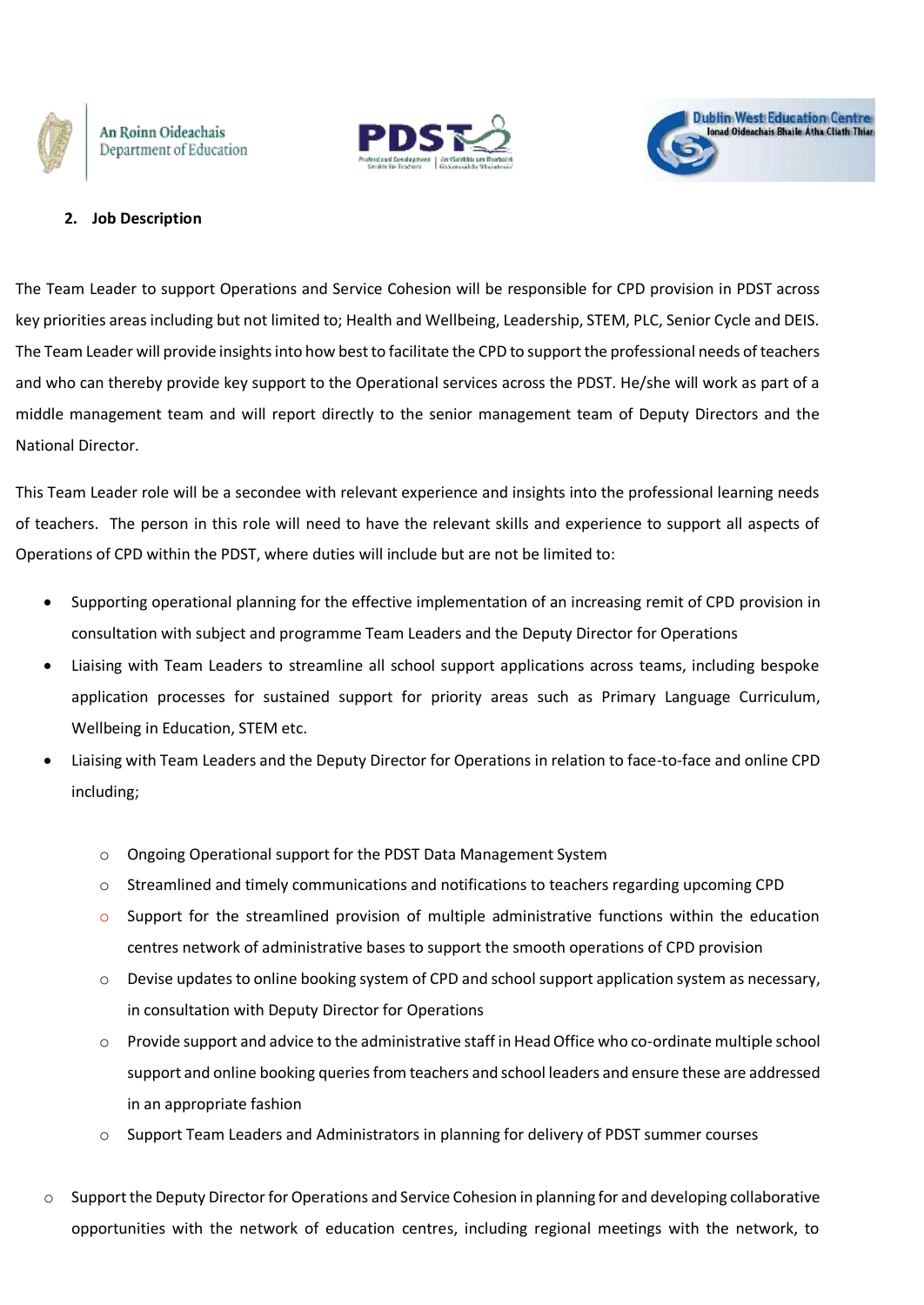





further support ongoing opportunities for teacher professional development including collaboratives and networks of teachers

- o Support the Deputy Director for Operations in oversight and preparation of reporting of key operational data regarding CPD provision to teachers across all CPD events including onsite school support
- $\circ$  Support the Deputy Director for Operations as we move towards the integration of services considering key operational needs of the new organisation.

### **3. Roles and Responsibilities**

The Team Leader for Operations and CPD Cohesion will have the following responsibilities:

- contributing as part of the Management Team to support the PDST through the period of re-structuring and change as they move to a single integrated support service.
- planning, scheduling, monitoring and evaluating national and regional CPD events
- Inputs into annual and regional events for school leaders (e.g. DP/IPPN).
- monitoring, recording and extraction of CPD support data entered by advisors into the PDST Data Management System.
- preparing and providing resource materials as part of professional development and support.
- supporting the senior management team in co-ordinating the work of PDST.
- liaising and working with DES, educational bodies/third level institutions as appropriate.
- undertaking administrative tasks as required by senior management.
- writing reports and managing documentation.
- organising and maintaining effective communication.
- any other appropriate tasks that may be assigned as needs arise.

**The responsibilities of the Team Leader may vary in accordance with emerging needs and priorities and as assigned by the National Director.**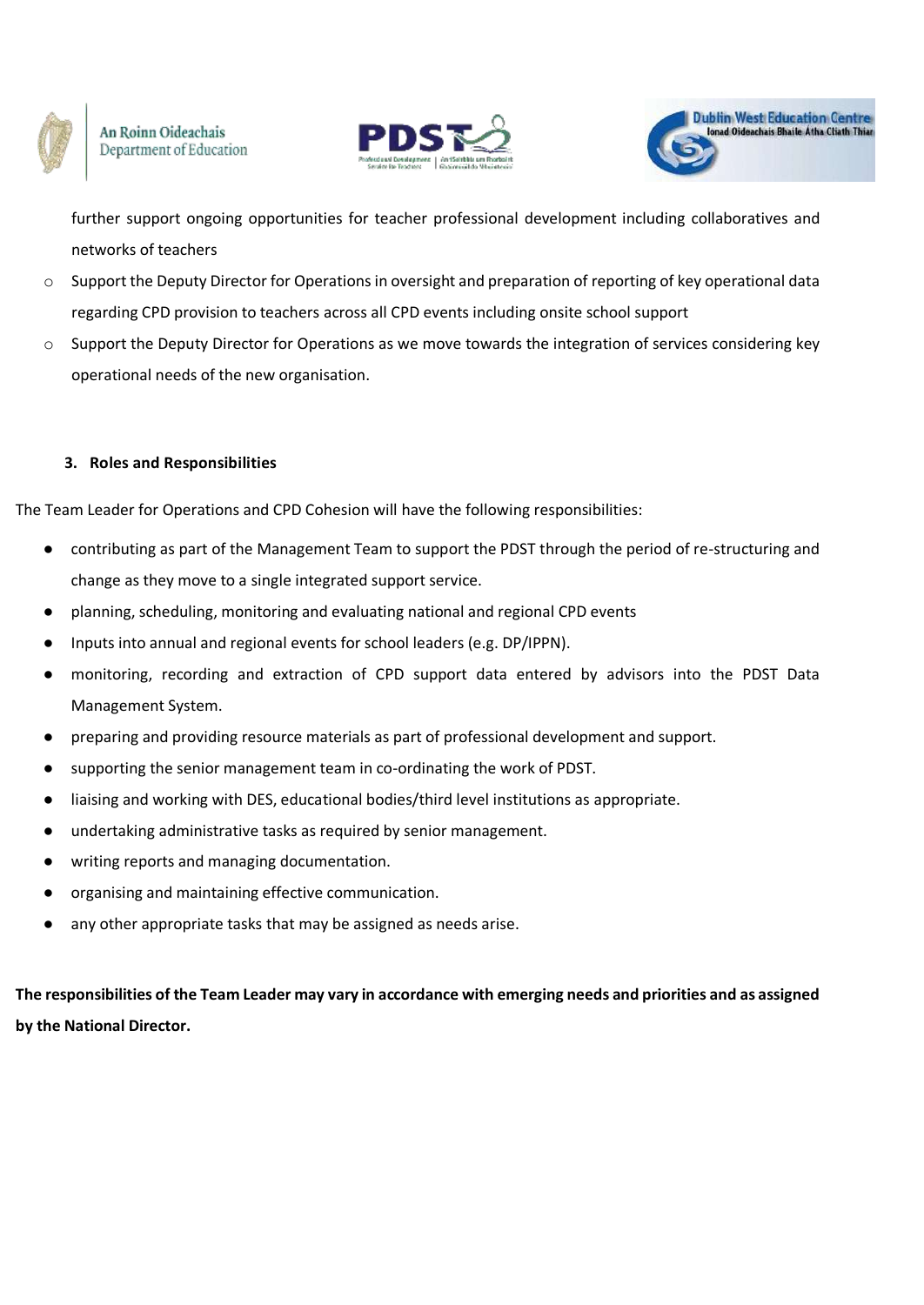





## **4. Range of knowledge, experience and skills required:**

The ideal candidate will possess a range of competencies and skills to support the role, in particular:

- Excellent interpersonal skills
- Leadership knowledge and skills
- Excellent negotiation, staff management and motivation skills, and proven ability to lead and manage change
- A strong work ethic
- Project management and project delivery skills (budget management also desirable)
- A range of teaching experience, good knowledge of national curricula, the operation of schools and relevant legislation (including Section 24 of the Education Act 1998)
- Knowledge of current and emerging education research issues
- Knowledge and experience of effective teacher education, school leadership, SSE and school-improvement strategies
- Experience in the design, development and provision of teacher professional development including evidence of a capacity to mobilise and support teacher reflection, enquiry and school-based research
- The ability to pro-actively organise and co-ordinate the work of others
- An understanding of the role of digital technologies in teaching, learning and assessment
- Experience of teaching through Irish, fluency in the language and willingness to work through the language of Irish will be an advantage for this post but is not essential

Flexibility is a key feature of the role in order to meet the needs of the organisation, and so will include a willingness *to engage in travel and/or evening work as may be reasonable and necessary for the proper performance of duties subject to the limits set down in the Organisation of Working Time Act 1997.*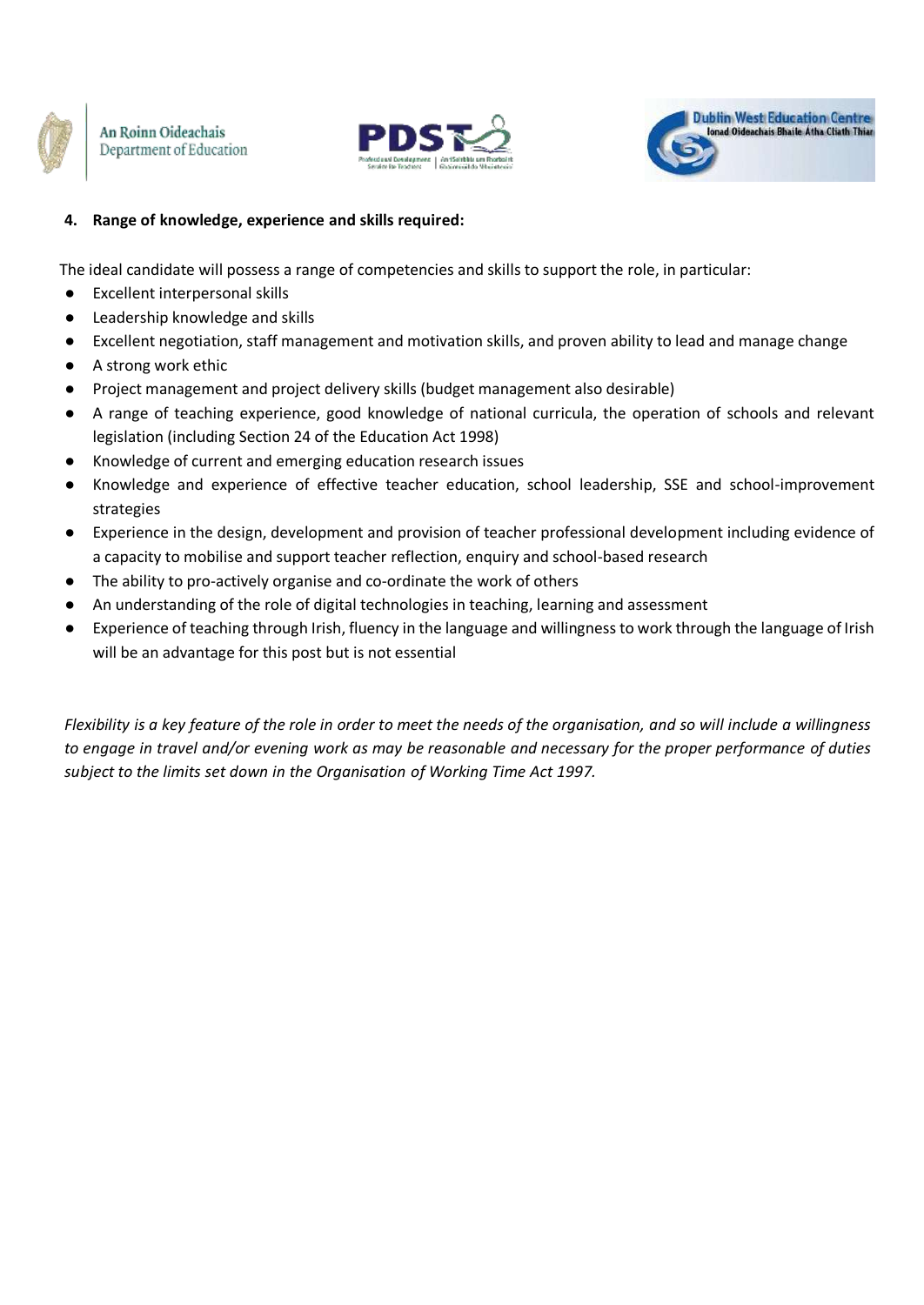





## **4. Location**

- Successful candidates will be seconded to Dublin West Education Centre and will report to the PDST management team
- It is not a requirement that the Team Leader be based in Dublin West Education Centre. S/he will however, be required to travel there and elsewhere as necessary
- The successful candidate will be required to have their own means of transport and to possess and retain a full driving license
- Public service travel and subsistence rates will apply and will be calculated from your local designated Education Centre, or home, as appropriate

### **5. Eligibility**

- This post is open to all qualified teachers who hold a recognised post in a recognised school
- Secondments shall be in accordance with the terms of the DE Secondment Circular presently 0029/2018
- Successful candidates will be appointed on a secondment basis for one school year, subject to satisfactory completion of a three‐month probationary period
- The secondment is subject to annual review and renewal and to annual school authority/Board of Management and DE approval

### **Department of Education Sanction**

- Each appointment is subject to the sanction of the DE
- No definitive offer of appointment can be made before sanction is given

#### **Contract**

Each successful candidate will be required to sign a secondment contract, which will provide for an on-going performance and development process

#### **Other**

- Each appointment is subject to evidence of Garda Vetting clearance and evidence of a satisfactory sick leave record being provided by the successful candidate to Dublin West Education Centre
- Each appointment is subject to satisfactory references, including from the applicant's current employer
- Dublin West Education Centre in consultation with the Department of Education reserves the right to readvertise the post where it considers there are an insufficient number of eligible applicants. Eligible applicants will be informed and given the option of leaving their application on file
- The successful candidate will work exclusively for Dublin West Education Centre and may not take on other employments for the period of their contract without the appropriate approval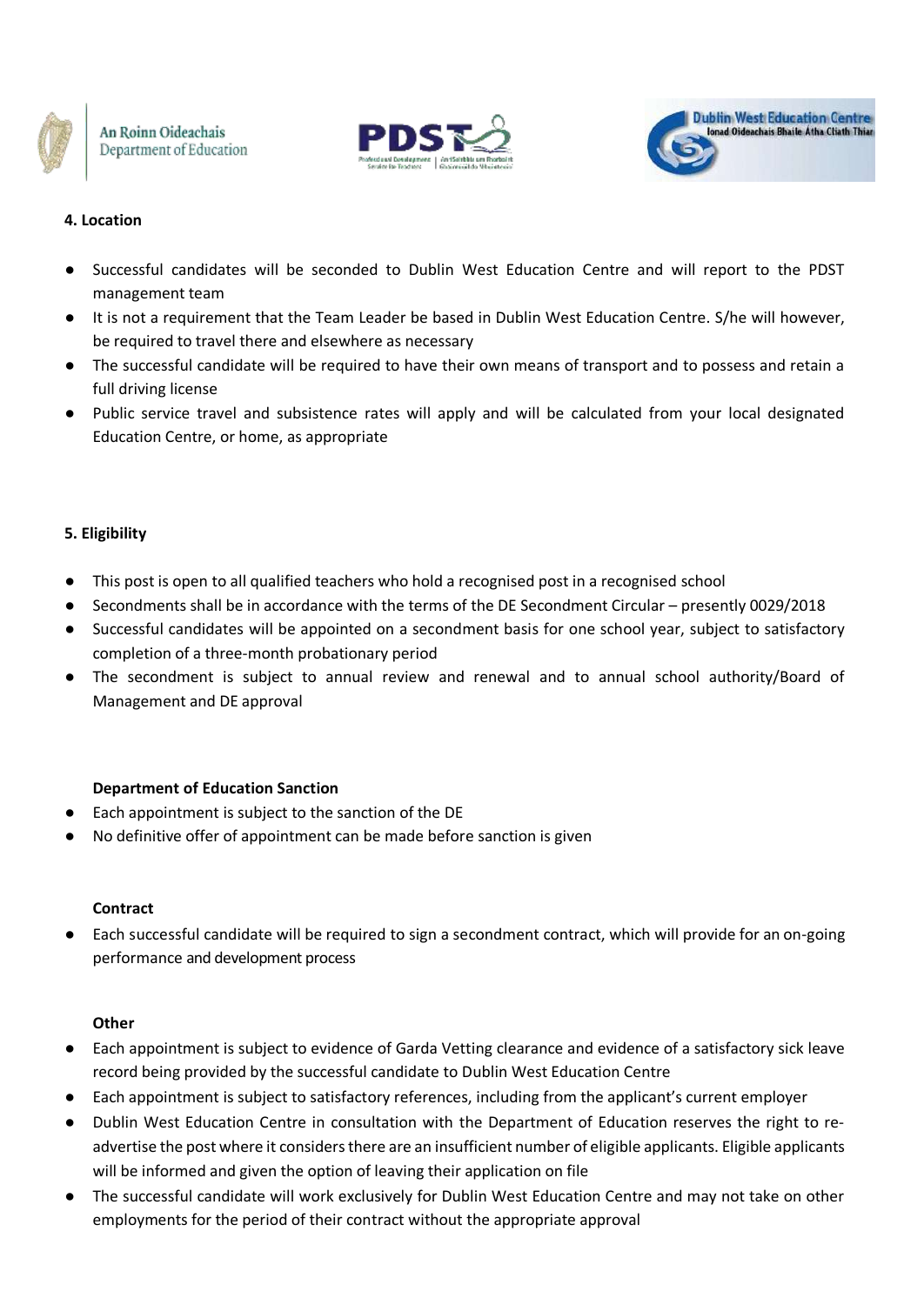





#### **6. Salary**

For secondment the salary for a Team Leader is in accordance with Category 3 as provided for by the 2003 Arbitration Award in respect of teachers on secondment, subject to the conditions outlined below.

Remuneration is at all times subject to the relevant DE or Department of Public Expenditure and Reform policies and regulations. Current Department of Education Pay Circulars will apply – current Circular is 0056/2021.

A Team Leader (pre 2011 entrant to teaching) is entitled to the following:

- Her/his relevant point on the Teachers' Common Basic Scale, plus
- An honours primary degree allowance
- An honours Higher Diploma in Education allowance
- The standard Category 3 secondment allowance, which is pensionable (see table below)

| <b>Seconded</b><br>Category | <b>Position</b>    | Teachers'<br>Common Basic<br><b>Scale</b> | <b>Honours Degree</b><br><b>Allowance</b> | <b>Honours H.D.E</b><br><b>Allowance</b> | <b>Standard</b><br>Secondment<br><b>Allowance</b> |
|-----------------------------|--------------------|-------------------------------------------|-------------------------------------------|------------------------------------------|---------------------------------------------------|
|                             | <b>Team Leader</b> | As Applicable                             | €5,229 pa                                 | €1,314 pa                                | €13,976 pa                                        |

A Team Leader (post 1 January 2011 and pre 1 February 2012 entrant to teaching) is entitled to the following:

- Her/his relevant point on the Teachers' Common Basic Scale, plus
- An honours Higher Diploma in Education allowance if the teacher already holds such an allowance
- The standard Category 3 secondment allowance, which is pensionable (see table below)

| <b>Seconded</b><br>Category | <b>Position</b>    | Teachers' Common<br><b>Basic Scale</b> | <b>Honours H.D.E</b><br><b>Allowance</b> | <b>Standard</b><br>Secondment<br><b>Allowance</b> |
|-----------------------------|--------------------|----------------------------------------|------------------------------------------|---------------------------------------------------|
|                             | <b>Team Leader</b> | As Applicable                          | €1,314 pa                                | €13,976 pa                                        |

A Team Leader (post 1 February 2012 entrant to teaching) is entitled to the following:

- Her/his relevant point on the Teachers' Common Basic Scale, **plus**
- The standard Category 3 secondment allowance, which is pensionable (see table below)

| <b>Seconded</b> | <b>Position</b>    | <b>Teachers' Common</b> | <b>Standard Secondment</b> |
|-----------------|--------------------|-------------------------|----------------------------|
| Category        |                    | <b>Basic Scale</b>      | <b>Allowance</b>           |
|                 | <b>Team Leader</b> | As Applicable           | €13,976 pa                 |

All additional qualification and post of responsibility allowances will not be payable to seconded personnel who are in receipt of the above secondment allowances.

The secondment allowance is payable while on secondment and shall not be retained in any capacity beyond the secondment period.